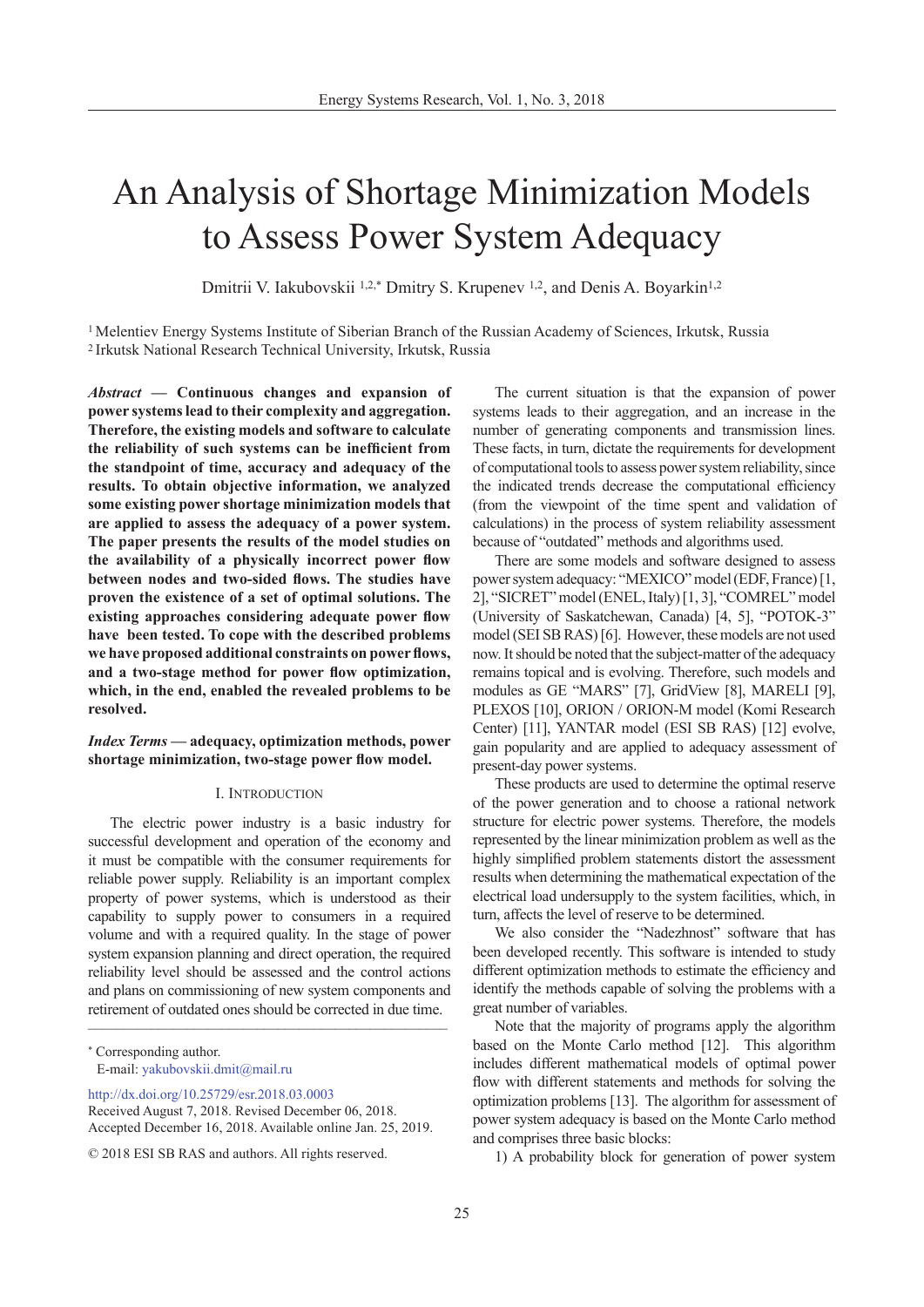states with components randomly put in or removed from operation.

2) A block for power shortage calculation intended for power shortage minimization in each generated system state.

3) A block for calculation of power system reliability indices, which is designed to process and analyze all the stored information (the result of work of two previous blocks) and calculate such adequacy indices as the probability of failurefree (shortage-free) operation, the mathematical expectation of power shortage in power systems, the mathematical expectation of power undersupply, etc.

The core of the considered algorithm is the second block responsible for the calculation of power shortage in different power system states. The quality of the results, which implies the calculation speed and accuracy, the capability to solve the problems with an increasing number of variables, depends on the applied optimization method and the model correctness. In the end, the minimal difficulties or delays in calculations increase the time spent on solving the whole problem. Thus, the goal is to solve the power shortage minimization problem as fast as possible within a short space of time.

The research is mainly focused on an analysis of power shortage minimization model, which takes into consideration quadratic power losses, conformity of the model to real physical processes, application of different optimization approaches and methods, namely, a combination of the penalty function method and the gradient descent method.

### II. Problem statement

The problem of power shortage minimization is formulated as follows:

Determine an optimal power flow in a power system for the known values of generating capacities in operation, the required levels of consumer loads, the transfer capabilities of tie lines in a power system and the factors of power losses in the system tie lines [12]. There exist several types of power shortage minimization models, and this paper deals with the models applied. The linear statement of the problem is presented below.

Mathematically, the problem is formulated as follows:

$$
\sum_{i=1} (\dot{y}_i - y_i) \to \min_{y}
$$
 (1)

 $i=1$ <br>subject to the balance constraints:

 $\boldsymbol{\eta}$ 

$$
x_i - y_i + \sum_{j=1}^n (1 - a_{ji}) z_{ji} - \sum_{j=1}^n z_{ij} = 0,
$$
\n(2)

 $l = 1, ..., n, l \neq j$ , and to the constraints on optimized variables:

$$
0 \le y_i \le \dot{y}_i, i = 1, ..., n, ,
$$
 (3)

$$
0 \le x_i \le \dot{x}_i, i = 1, \ldots, n, \qquad (4)
$$

$$
0 \le z_{ij} \le \dot{z}_{ij}, i = 1, \dots, n, j = 1, \dots, n, i \neq j , \qquad (5)
$$

where:  $x_i$  the usable capacity (MW) at node *i*,  $\hat{x_i}$  is the

available generating capacity (MW) at node  $i, y<sub>i</sub>$  is the load to be supplied at node *i* (MW),  $\hat{y_i}$  *is* the load value at node *i* (MW),  $z_{ij}$  is the power flow from node *i* to node *j* (MW),  $\dot{z}_i$  is the transfer capability of the transmission line between nodes *i* and *j* (MW),  $a_{ij}$  is the given positive coefficients of specific losses of power when transmitted from node *j* to node *i, j≠i, i=1,…,n, j=1,…,n.*

Model (1-6) is a common model of power flow for the adequacy assessment, which is solved by minimizing power shortage and is a transportation problem. The presented optimization problem is solved basically using the simplex method and the dual simplex method in their different variations, for the reason of the model simplicity. However, in [12] the authors present a valid conclusion that the model, where the power losses depend on the squared transmitted power, is a more adequate model. For this purpose, model (1-5) includes the modified balance equations, in which the constraints of type (2) are replaced with the following constraints:

$$
x_i - y_i + \sum_{j=1}^n (1 - a_{ji} z_{ji}) z_{ji} - \sum_{j=1}^n z_{ij} = 0,
$$
  
\n $i = 1, ..., n, i \neq j.$  (6)

Thus, the stated problem can be presented in two forms – the problem of linear and nonlinear programming. The problem form strictly depends on the applied balance constraints in formulas (2), (6). The linear programming problem is solved if the balance constraints contain equations only with the linear losses. The nonlinear programming problem is solved, when the balance constraints contain equations with the quadratic losses. The latter can be solved by different methods of constrained and unconstrained optimization. However, this problem cannot be solved by the standard methods of unconstrained optimization because of available different equality and inequality constraints. For this purpose, the objective function and all constraints should be presented in the form of the common objective function. For example, in the YANTAR [12] software, the problem in the linear statement was solved by the Lagrange method and various modifications of the interior point method. It is worthwhile to note that the problem is solved for the long-term power



*Fig. 1. Schematic representation of power flow.*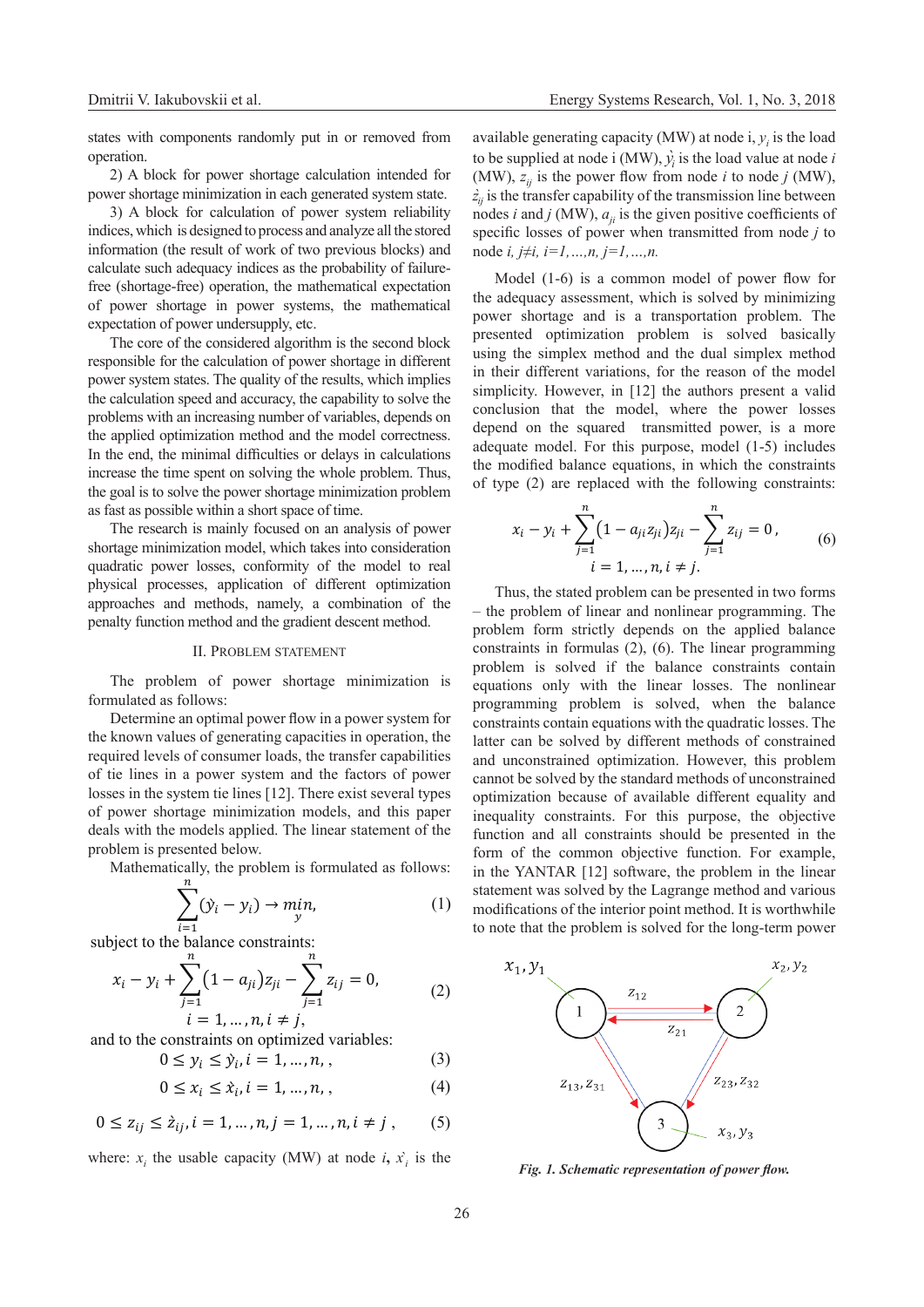system expansion planning, it uses certain equivalent methods and there is also uncertain information that can be used to solve it.

In the process of studies, we validated models (1-5) and (1), (3-6) using the test scheme (ТS1). ТS1 is a system (Fig. 1) consisting of three nodes and three tie lines with a ring topology. We applied a combination of the penalty function method and the gradient descent method (PFGD) as the optimization method. Based on the validation results, we obtained a solution where the optimized variables for flows  $Z_1$ <sup>2</sup> and  $Z_2$ <sup>1</sup> had positive values, which indicates a nonconformity of models (1-5) and (1), (3-6) to physical processes.

The obtained solution contained the data on the availability of involved flows (Table 1), whose power was distributed in both directions simultaneously, which contradicts the physical reality because each transmission line in each specific state can operate only in one direction. This fact indicates that only one variable for flows  $Z_1$ , or  $Z_2$ responsible for one tie line can take a nonzero value.

Table 1. Test results, model  $(1) - (5)$ ,  $(2) - (6)$ .

|                  |     |          | $PFGD(1)-(5)$    | $PFGD(2)-(6)$ |
|------------------|-----|----------|------------------|---------------|
| $\hat{x}_1$      | 158 | $x_1$    | 103,94           | 103,97        |
| $\hat{x}_2$      | 109 | $x_2$    | 105,21           | 105,22        |
| $\hat{x}_3$      | 83  | $x_3$    | 83               | 83            |
| $\dot{y}_1$      | 91  | $y_1$    | 91               | 91            |
| $\dot{y}_2$      | 98  | $y_2$    | 98               | 98            |
| $\dot{y}_3$      | 201 | $y_3$    | 102              | 102           |
| $\dot{z}_{12}$   | 10  | $Z_{12}$ | 3,94             | 3,96          |
| $\dot{z}_{21}$   | 10  | $Z_{21}$ |                  | 1.02          |
| $\grave{z}_{13}$ | 10  | $Z_{13}$ | 10               | 10            |
| $\dot{z}_{31}$   | 10  | $Z_{31}$ | $\boldsymbol{0}$ | $\mathbf{0}$  |
| $\dot{z}_{23}$   | 10  | $Z_{23}$ | 10               | 10            |
| $\tilde{Z}_{32}$ | 10  | $Z_{32}$ | $\theta$         | $\mathbf{0}$  |
|                  |     | а        | 0,05             | 0,05          |
|                  |     |          |                  |               |

This situation was eliminated by the formulation of an additional constraint on power flows:

$$
z_{ji} z_{ij} = 0, i = 1, ..., n, j = 1, ..., n, i \neq j , \tag{7}
$$

Thus, constraint (7) transforms the considered problem into a correct one from the standpoint of modeling of power flows between the nodes and alters models (1-5) and (1), (3-6) into correct ones from the standpoint of physics.

## III. Models of power shortage minimization in power systems

Models  $(1-5)$ ,  $(7)$  and  $(1)$ ,  $(3-7)$  are two mathematical models of power shortage minimization in power systems, which are used for adequacy assessment. Model (1-5), (7) takes into account linear power losses, and model (1), (3-7) – quadratic power losses. However, the presented models have some downsides that have been eliminated for a long time by the modification of these models and approaches to solving the above problems.

The incorrect power flow is one of such downsides.



*Fig. 2. An illustrative example of an incorrect power flow.*

Thus, validation of models  $(1-5)$ ,  $(7)$  and  $(1)$ ,  $(3-7)$  showed the incorrect power flow but the objective function value is determined correctly and is the absolute minimum. For example, instead of power transmission by the only tie line in one direction (Fig. 2) represented by variable  $Z_{13}$  from surplus node 1 to deficient node 3, the additional node 2 and tie lines  $Z_{12}$  and  $Z_{23}$  are used for power transmission, which is not necessary at all. Such a flow "through" additional node 2 increases power transmission losses.

We applied TS1 as a tested example, optimized model (1-5), (7) using PFGD, and in addition, we arranged testing with the aid of the commercial solver of linear programming problems LP Solve. The results obtained are presented in (Table 2).

Table 2. Test results, model  $(1) - (5)$ ,  $(7)$ .

|                  |     |          | PFGD   | LP Solve     |
|------------------|-----|----------|--------|--------------|
| $\dot{x}_1$      | 158 | $x_1$    | 103,94 | 101          |
| $\dot{x}_2$      | 109 | $x_{2}$  | 105,21 | 108          |
| $\dot{x}_3$      | 83  | $x_3$    | 83     | 83           |
| $\grave{y}_1$    | 91  | $y_1$    | 91     | 91           |
| $\dot{y}_2$      | 98  | $y_{2}$  | 98     | 98           |
| $\dot{y}_3$      | 201 | $y_3$    | 102    | 102          |
| $\dot{z}_{12}$   | 10  | $Z_{12}$ | 2,94   | $\theta$     |
| $\grave{z}_{21}$ | 10  | $Z_{21}$ | 0      | $\theta$     |
| $\grave{z}_{13}$ | 10  | $Z_{13}$ | 10     | 10           |
| $\grave{z}_{31}$ | 10  | $Z_{31}$ | 0      | $\theta$     |
| $\dot{z}_{23}$   | 10  | $Z_{23}$ | 10     | 10           |
| $\dot{z}_{32}$   | 10  | $Z_{32}$ | 0      | $\mathbf{0}$ |
|                  |     | а        | 0,05   | 0,05         |
|                  |     |          |        |              |

The study presented in [12] suggested a transformation of the objective function (1) into the form

$$
\sum_{i=0}^{n} (y_i - y_i)^2 / y_i \to \min_{y} i \neq j.
$$
 (8)

After replacement of objective function (1) by objective function  $(8)$  in model  $(1-5)$ ,  $(7)$ , the obtained model  $(1-5)$ , (7), (8) was tested on TS1. The test resulted in the values identical to those in Table 2. The obtained solution satisfies balance constraints (2) with an error of 0.003, where *i*=2 (which can be referred to an error of the computer calculation because of representation of numbers in the PC memory). Hence, the emerge excess flow is expressed by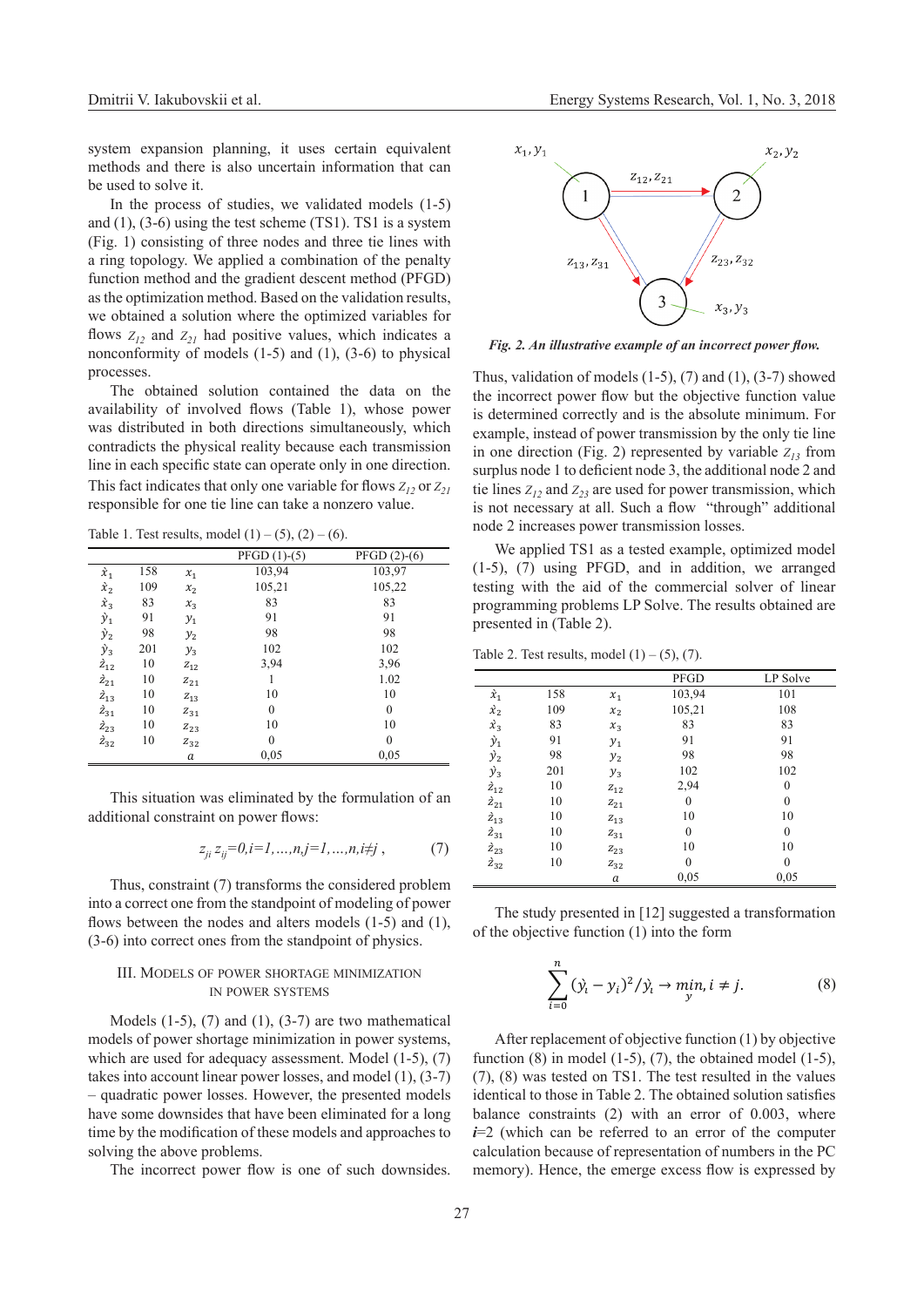the variable  $Z_{12}$ , which indicates an incorrect power flow Fig. 2. The obtained values of  $x_1$ ,  $x_2$ ,  $z_1$ <sub>2</sub> do not correspond to the reference solution. The analysis of the considered example on TS1 with the constraints presented in (Table 2) shows that the additional generating capacity in an amount of 2.79 MW from node 1 is used instead of the generating capacity in an amount of 108 MW of node 2 to transmit the power in an amount of 10 MW to node 3. This additional power was transmitted to node 3 through node 2. However, the value of  $Z_{12}$  equals 2.94 MW because of the inclusion of additional power transmission losses.

Thus, a set of the obtained parameters (Table 1) satisfies the stated conditions and constraints, in particular, the determined value of the objective function minimum, but is not an optimal solution in terms of power flow. Hence, the model aimed at the correct power flow cannot eliminate the cases of incorrect power flow.

Model (3-8) with nonlinear balance constraints was tested as an experiment, and the obtained results (Table 3) were close to the previous ones (Table 2). The results of additional testing via the commercial solver GAMS (the CONOPT module for solving the nonlinear programming problems) are also presented in Table 3.

Table 3. Test results, model (3-8).

|                  |     |          | PFGD         | <b>GAMS</b>      |
|------------------|-----|----------|--------------|------------------|
| $\grave{x}_1$    | 158 | $x_1$    | 103,27       | 101              |
| $\grave{x}_2$    | 109 | $x_2$    | 105,98       | 108              |
| $\dot{x}_3$      | 83  | $x_3$    | 83           | 83               |
| $\grave{y}_1$    | 91  | $y_1$    | 91           | 91               |
| $\grave{y}_2$    | 98  | $y_2$    | 98           | 98               |
| $\dot{y}_3$      | 201 | $y_3$    | 93           | 93               |
| $\dot{z}_{12}$   | 10  | $Z_{12}$ | 2,27         | $\theta$         |
| $\tilde{z}_{21}$ | 10  | $Z_{21}$ | $\mathbf{0}$ | $\boldsymbol{0}$ |
| $\grave{z}_{13}$ | 10  | $Z_{13}$ | 10           | 10               |
| $\grave{z}_{31}$ | 10  | $Z_{31}$ | $\mathbf{0}$ | $\theta$         |
| $\dot{z}_{23}$   | 10  | $Z_{23}$ | 10           | 10               |
| $\vec{z}_{32}$   | 10  | $Z_{32}$ | $\theta$     | $\theta$         |
|                  |     | a        | 0,05         | 0,05             |

As is seen from Table 3, the results satisfy the balance constraints with an error of -0.007645 when solving (6), where *i*=2 (which can be referred to the error of the computer calculation because of representation of numbers in the PC memory), and the excess flow expressed by the variable  $Z_1$ <sup>2</sup> is available (Fig. 2).

In [14] there is a statement that the quadratic component in the balance equality constraints (6) stipulates the nonconvexity of a set of feasible solutions. However, based on the data obtained in two experiments we can suppose that on the whole, the model with quadratic losses has a set of optimal solutions. This fact, in turn, influences the power flow, thereby the objective function minimum is determined correctly. In order to confirm the availability of a set of feasible solutions, we made additional calculations on TS1 with different starting points specified for the gradient descent method. The results are presented below in Table 4, where the number in the heading is the serial number of the experiment, the first column of each experiment

describes the values of the starting point parameter, the second column presents the obtained solutions.

Table 4. Test results of the multi-start PFGD use.

| $a = 0.00009$             |     |          |    |                  | $\overline{c}$ |              | 3        |              |
|---------------------------|-----|----------|----|------------------|----------------|--------------|----------|--------------|
| $\hat{x}_1$               | 158 | $x_1$    | 50 | 103,3            | 100            | 102,9        | 101      | 104,1        |
| $\grave{x}_2$             | 109 | $x_2$    | 50 | 105,7            | 100            | 106,1        | 108      | 104,9        |
| $\dot{x}_3$               | 83  | $x_3$    | 50 | 83               | 100            | 83           | 83       | 83           |
| $\grave{y}_1$             | 91  | $y_1$    | 50 | 91               | 100            | 91           | 91       | 91           |
| $\dot{y}_2$               | 98  | $y_{2}$  | 50 | 98               | 100            | 98           | 98       | 98           |
| $\dot{y}_3$               | 201 | $y_3$    | 50 | 103              | 100            | 103          | 102,9    | 103          |
| $\dot{z}_{12}$            | 10  | $Z_{12}$ | 50 | 2,3              | 100            | 1,8          | 10       | 3,1          |
| $\dot{z}_{21}$            | 10  | $Z_{21}$ | 50 | $\mathbf{0}$     | 100            | $\mathbf{0}$ | $\theta$ | $\mathbf{0}$ |
| $\grave{\mathbf{z}}_{13}$ | 10  | $Z_{13}$ | 50 | 10               | 100            | 10           | 10       | 10           |
| $\vec{z}_{31}$            | 10  | $Z_{31}$ | 50 | $\mathbf{0}$     | 100            | $\mathbf{0}$ | $\theta$ | $\mathbf{0}$ |
| $\vec{z}_{23}$            | 10  | $Z_{23}$ | 50 | 10               | 100            | 10           | $\Omega$ | 10           |
| $\frac{\dot{z}_{32}}{2}$  | 10  | $Z_{32}$ | 50 | $\boldsymbol{0}$ | 100            | $\theta$     | 0        | $\theta$     |

Table 4 illustrates significant variations in the generating capacity values  $x_1$  and  $x_2$ , and also a changing resultant value of the flow  $z_1$ <sup>2</sup>. Therewith, the values of the supplied load  $y_1, y_2, y_3$  do not vary, which indicates that the function minimum was determined correctly. Thus, the results show the existence of a set of feasible solutions. The authors of [14] proposed some modifications to solve this problem, in particular, with the quadratic constraints. The modifications concerned both the model and the calculation scheme. To start with, the authors made an attempt to eliminate a nonconvex set of feasible solutions by transforming balance constraints (2), (6) from the equality constraints to the inequality constraints. These constraints specified fully supplied load at the node and also assumed the maximum possible power transmission, which had to resolve the problem of incorrect power flow.

$$
x_i - y_i + \sum_{j=1}^n (1 - a_{ji} z_{ji}) z_{ji} - \sum_{j=1}^n z_{ij} \ge 0,
$$
  
\n $i = 1, ..., n, i \ne j.$  (9)

The application of the considered constraints on TS1 showed that the incorrect power flow remained, but the flow value  $z_{12}$  decreased, at the same time the generating capacity values  $x_1$ ,  $x_2$ ,  $x_3$  changed and became equal to  $\dot{x}$ ,  $\dot{x}$ ,  $\dot{x}$ , respectively. However, the availability of generating Table 5. Test results, model (1), (3-5), (7), (9).

|                  |     |                     | PFGD             | <b>GAMS</b>      |
|------------------|-----|---------------------|------------------|------------------|
| $\dot{x}_1$      | 158 | $x_1$               | 158              | 101              |
| $\grave{x}_2$    | 109 | x <sub>2</sub>      | 109              | 108              |
| $\hat{x}_3$      | 83  | $x_3$               | 83               | 83               |
| $\dot{y}_1$      | 91  | $y_1$               | 91               | 91               |
| $\dot{y}_2$      | 98  | $y_2$               | 98               | 98               |
| $\dot{y}_3$      | 201 | $y_3$               | 93               | 93               |
| $\grave{z}_{12}$ | 10  | $Z_{12}$            | 0,22             | $\mathbf{0}$     |
| $\grave{z}_{21}$ | 10  | $Z_{21}$            | $\mathbf{0}$     | $\mathbf{0}$     |
| $\grave{z}_{13}$ | 10  | $Z_{13}$            | 10               | 10               |
| $\grave{z}_{31}$ | 10  | $\mathfrak{Z}_{31}$ | $\boldsymbol{0}$ | $\boldsymbol{0}$ |
| $\dot{z}_{23}$   | 10  | $Z_{23}$            | 10               | 10               |
| $\dot{z}_{32}$   | 10  | $Z_{32}$            | $\boldsymbol{0}$ | 0                |
|                  |     | $\boldsymbol{a}$    | 0.05             | 0.05             |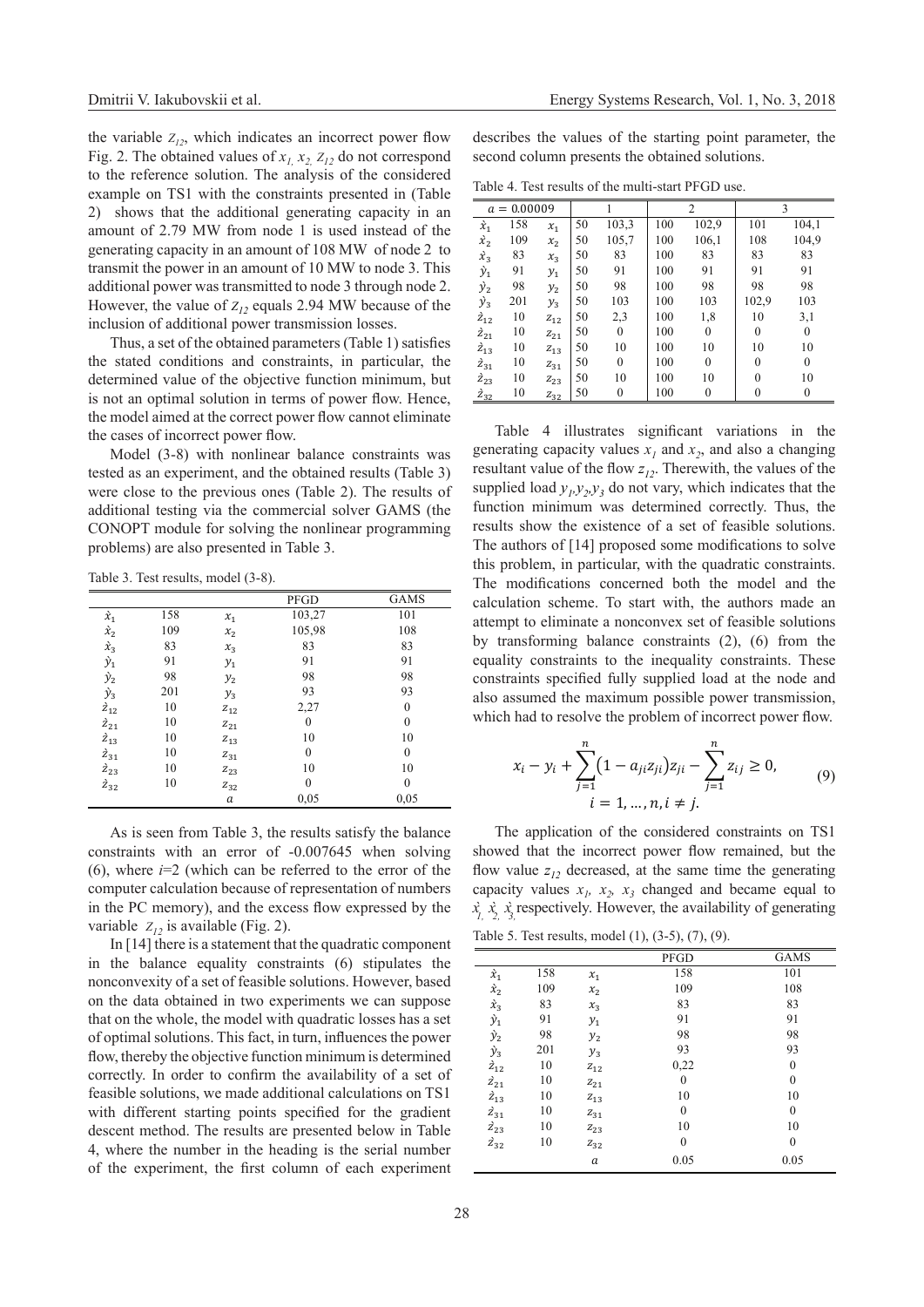capacity in the volume exceeding the volume needed to serve the load is physically unnatural, because this surplus capacity is blocked. For example, Table 5 displays the results obtained on ТS1 using PFGD for model (1), (3-5), (9).

The authors of [14] proposed a theoretical approach to obtaining the optimal values of a solved problem with the correct power flow. The idea of the approach was to solve the problem by a two-stage optimization. The first stage suggests applying model (1), (3-5), (7), (8), obtaining an intermediate solution, and then introducing a new variable

 $\Delta_i$ ,  $i = 1, ..., n$ 

$$
\tilde{\Delta}_i = \tilde{x}_i - \tilde{y}_i + \sum_{j=1}^n (1 - a_{ji}\tilde{z}_{ji})\tilde{z}_{ji} - \sum_{j=1}^n \tilde{z}_{ij},
$$
  
\n $i = 1, ..., n, i \neq j,$  (10)

$$
\sum_{i=1}^{n} \Delta_i \to \min_{\Delta} \tag{11}
$$

$$
x_i + \sum_{j=1}^{n} (1 - a_{ji} z_{ji}) z_{ji} - \sum_{j=1}^{n} z_{ij} - \Delta_i = \tilde{y}_i, \qquad (12)
$$
  

$$
i = 1, ..., n, i \neq j,
$$

where  $\tilde{\Delta}_i$ ,  $\tilde{x}_i$ ,  $\tilde{y}_i$ ,  $\tilde{z}_{ji}$  is the optimal solution obtained in the first stage (10). In the second stage, the values of  $\tilde{y}_i$  were fixed and a new objective function of form (11) and balance constraints of type (12) were introduced, subsequently the problem was solved for the variables *∆*<sub>*i*</sub>,*x*<sub>*i*</sub>,*z*<sub>*ji*</sub>, and the model took form (3-5), (7), (9), (11), (12), *j≠i, i=1,…,n, j=1,…,n.*

The proposed modifications were validated on TS1 using PFGD. The values of the variables obtained in the first stage of the problem-solving process are presented in (Table 5). However, in the second optimization stage, the results did not change, which indicated that the results of this model were incorrect.

We propose the following algorithms to deal with incorrect power flow. The two-stage optimization must be applied in a different way: the power shortage minimization problem for model  $(1)$ ,  $(3-5)$ ,  $(7)$ ,  $(9)$  must be solved in the first stage. Such an approach will provide a convex set of feasible solutions. Then, the obtained optimal solutions for the variable  $y_i$  must be fixed and a new variable must be denoted as  $\dot{y}_i$ . Subsequently, in the second stage, it is necessary to generate a new objective function, which is the minimization of the second Euclidean norm for all the flows:

$$
\sum_{i=1}^{n} z_{ji}^{2} \to \min_{z} i \neq j,
$$
 (13)

and also to transform the current balance constraints (10) into the balance constraints presented below:

$$
x_i - \tilde{y}_i + \sum_{j=1}^n \left(1 - a_{ji} z_{ji}\right) z_{ji} - \sum_{j=1}^n z_{ij} = 0,
$$
  
\n
$$
i = 1, ..., n.
$$
\n(14)

The performance of the approach of the sequential twostage optimization and the interaction of models (1), (3- 5), (7), (9) and (4-5), (7), (13), (14) was validated on TS1 using PFGD. The results of the first stage are presented in Table 5, the parameters obtained in the test of the second stage are indicated in Table 6.

Table 6. Test results, model (4-5), (7), (13), (14).

|                  |     |                     | <b>PFGD</b> | <b>GAMS</b>      |                  |     |                       | PFGD         | <b>GAMS</b>  |
|------------------|-----|---------------------|-------------|------------------|------------------|-----|-----------------------|--------------|--------------|
| $\hat{x}_1$      | 158 | $x_{1}$             | 99,5        | 101              | $\grave{x}_1$    | 158 | $x_1$                 | 100,98       | 101          |
| $\hat{x}_2$      | 109 | $x_2$               | 106,5       | 108              | $\hat{x}_2$      | 109 | $x_2$                 | 107,98       | 108          |
| $\hat{\chi}_3$   | 83  | $x_3$               | 83,11       | 83               | $\hat{\chi}_3$   | 83  | $x_{3}$               | 83           | 83           |
| $\hat{y}_1$      | 91  | $y_1$               | 91          | 91               | $\hat{y}_1$      | 91  | $y_1$                 | 91           | 91           |
| $\dot{y}_2$      | 98  | $y_2$               | 98          | 98               | $\dot{y}_2$      | 98  | y <sub>2</sub>        | 98           | 98           |
| $\dot{y}_3$      | 93  | $y_3$               | 93          | 93               | $\dot{y}_3$      | 103 | $y_3$                 | 102,98       | 103          |
| $\tilde{z}_{12}$ | 10  | $Z_{12}$            | $\theta$    | $\boldsymbol{0}$ | $\dot{z}_{12}$   | 10  | $Z_{12}$              | $\theta$     | $\theta$     |
| $\tilde{z}_{21}$ | 10  | $Z_{2,1}$           | 0           | $\mathbf{0}$     | $\tilde{z}_{21}$ | 10  | $\boldsymbol{z}_{21}$ | $\theta$     | $\theta$     |
| $\tilde{Z}_{13}$ | 10  | $Z_{13}$            | 8,49        | 10               | $\tilde{z}_{13}$ | 10  | $Z_{13}$              | 9,98         | 10           |
| $\tilde{z}_{31}$ | 10  | $Z_{31}$            | $\theta$    | $\mathbf{0}$     | $\tilde{z}_{31}$ | 10  | $Z_{31}$              | $\mathbf{0}$ | $\theta$     |
| $\vec{z}_{23}$   | 10  | $Z_{23}$            | 8,49        | 10               | $\hat{Z}_{23}$   | 10  | $Z_{23}$              | 9,98         | 10           |
| $\dot{z}_{32}$   | 10  | $\mathfrak{z}_{32}$ | $\theta$    | $\mathbf{0}$     | $\tilde{z}_{32}$ | 10  | $\boldsymbol{z}_{32}$ | 0            | $\mathbf{0}$ |
|                  |     | a                   | 0.05        | 0.05             |                  |     | a                     | 0,00009      | 0,00009      |

Table 7. Test results, model (4-5), (7), (14), (15), PFGD.

|                   | Experiments      |                  |                  |                  |                  |  |  |  |
|-------------------|------------------|------------------|------------------|------------------|------------------|--|--|--|
|                   | $\mathbf{1}$     | $\overline{c}$   | 3                | $\overline{4}$   | 5                |  |  |  |
| $\grave{x}_1$     | 158              | 150              | 100              | 250              | 158              |  |  |  |
| $\grave{x}_2$     | 109              | 150              | 150              | 140              | 109              |  |  |  |
| $\dot{x}_3$       | 83               | 100              | 200              | 100              | 83               |  |  |  |
| $\dot{y}_1$       | 91               | 150              | 100              | 150              | 91               |  |  |  |
| $\grave{y}_2$     | 98               | 250              | 150              | 150              | 98               |  |  |  |
| $\dot{y}_3$       | 201              | 150              | 100              | 200              | 201              |  |  |  |
| $\dot{z}_{12}$    | 10               | 50               | 50               | 50               | 10               |  |  |  |
| $\dot{z}_{21}$    | 10               | 50               | 50               | 50               | 11               |  |  |  |
| $\grave{z}_{13}$  | 10               | 50               | 50               | 50               | 12               |  |  |  |
| $\grave{z}_{31}$  | 10               | 50               | 50               | 50               | 13               |  |  |  |
| $\vec{z}_{23}$    | 10               | 50               | 50               | 50               | 14               |  |  |  |
| $\dot{z}_{32}$    | 10               | 50               | 50               | 50               | 15               |  |  |  |
| $\boldsymbol{a}$  | 0,05             | 0,05             | 0,05             | 0.05             | 0,05             |  |  |  |
|                   | $\mathbf{1}$     | $\overline{c}$   | 3                | $\overline{4}$   | 5                |  |  |  |
| $x_1$             | 100,43           | 150              | 100              | 168,58           | 100,43           |  |  |  |
| $x_2$             | 107,43           | 150              | 150              | 140,01           | 107,43           |  |  |  |
| $x_{3}$           | 83,02            | 100              | 100              | 100,01           | 83,02            |  |  |  |
| $y_1$             | 91               | 150              | 100              | 150              | 91               |  |  |  |
| $y_{2}$           | 98               | 150              | 150              | 145              | 98               |  |  |  |
| $y_3$             | 93               | 100              | 100,01           | 105              | 93               |  |  |  |
| $Z_{12}$          | $\mathbf{0}$     | $\mathbf{0}$     | $\mathbf{0}$     | 9,29             | $\mathbf{0}$     |  |  |  |
| $Z_{21}$          | $\overline{0}$   | $\mathbf{0}$     | $\mathbf{0}$     | $\overline{0}$   | $\overline{0}$   |  |  |  |
| $Z_{13}$          | 9,43             | $\mathbf{0}$     | $\mathbf{0}$     | 9,29             | 9,43             |  |  |  |
| $Z_{31}$          | $\mathbf{0}$     | $\mathbf{0}$     | $\mathbf{0}$     | $\boldsymbol{0}$ | $\boldsymbol{0}$ |  |  |  |
| $\mathbb{Z}_{23}$ | 9,43             | $\mathbf{0}$     | $\mathbf{0}$     | $\mathbf{0}$     | 9,43             |  |  |  |
| $Z_{32}$          | $\boldsymbol{0}$ | $\boldsymbol{0}$ | $\boldsymbol{0}$ | $\boldsymbol{0}$ | $\boldsymbol{0}$ |  |  |  |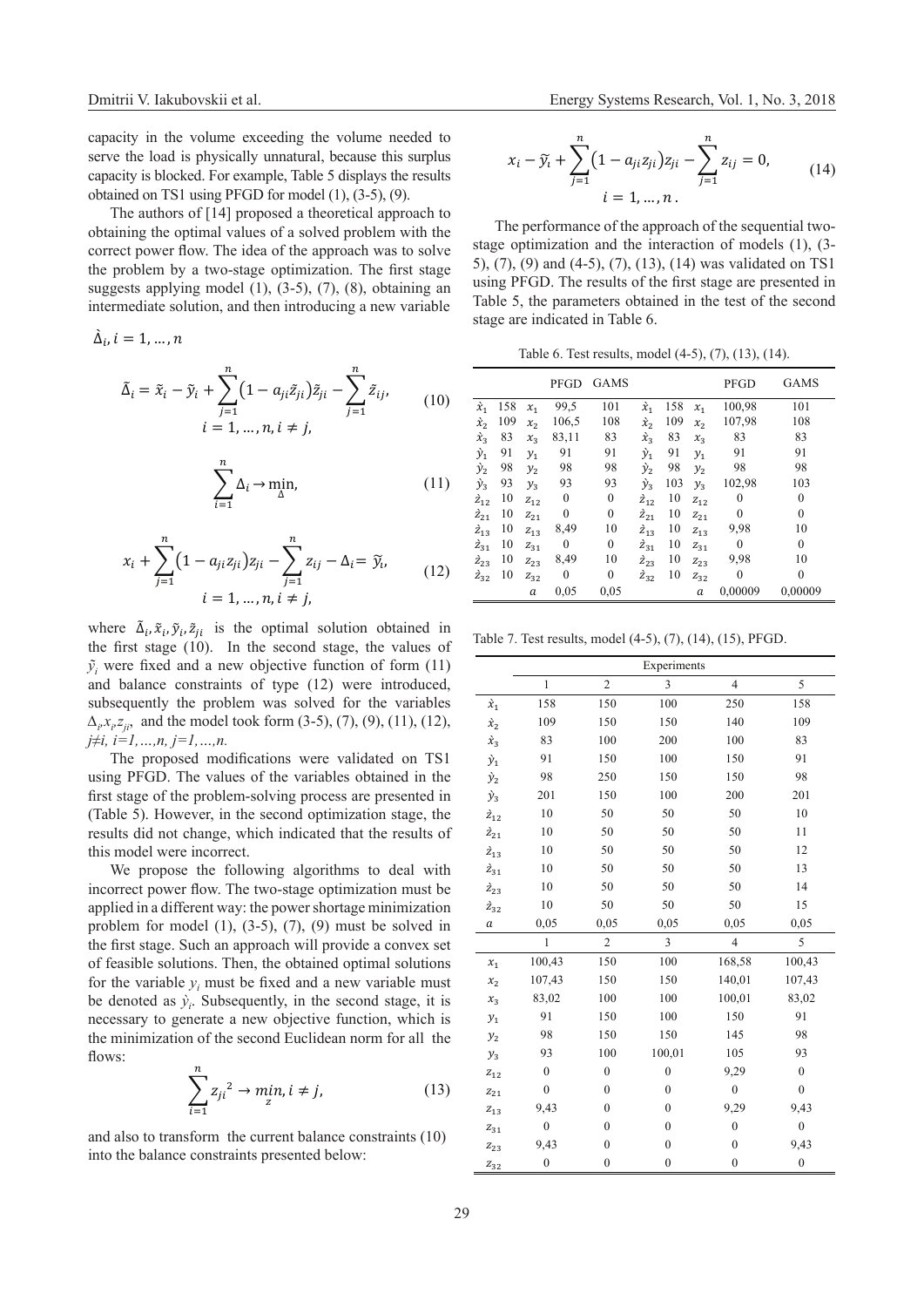The results in Table 6 show that the parameters obtained with this combination of models are adequate and close to the target values of the commercial solver GAMS. The more exact and closer results were obtained by modification of the objective function of model (13) of the second stage that is given below:

$$
\sum_{i=1}^{n} x_i \to \min_{x}.
$$
 (15)

The objective function (16) is intended for minimization of generating capacity, which can yield a positive economic effect in power generation and distribution. Model (4-5), (7), (14), (15) with this objective function for the second optimization stage was validated on ТS1 and showed closer and more valid results than model (4-5), (7), (13), (14). The calculation results are illustrated in Table 6, the values of the constraints are presented in the upper part and the results are given in the lower part.

# IV. Methods for power shortage minimization in power systems

The penalty function method [15] can be applied to optimization problems with different types of constraints. This method makes it possible to transform the initial problem with constraints into the problem that can be solved by the unconstrained optimization methods. Such a transformation allows the use of simpler methods for solving the linear and nonlinear programming problems and the increase in calculation accuracy with the correct selection of parameters. The main changes occur in the objective function, to which the constraints in the form of penalty functions are added. Thus, changes in the system can lead to automatic involvement of the penalty function, whose value will sharply rise. In this case, the response to the penalty will be controlled by the optimization method, and finally, the function will be directed to a sought solution. There are two subtypes of the penalty function method – internal and external penalty functions.

Further, we will consider the external penalty function method, since this method allows solving the constrained optimization problems with both equality and inequality constraints. In the general form, the function and constraints look as follows:

$$
f(x) \to \min,\tag{16}
$$

subject to equality and inequality constraints:

$$
\varphi_i(x) = 0, i = 1, ..., I,
$$
 (17)

$$
g_j(x) \le 0, j = 1, ..., J,
$$
 (18)

The strategy of a search for the optimal solutions suggests that in this method the penalty functions  $\Phi(x, y)$ are chosen so that their values are equal to zero inside and on the boundary of the feasible region *G*, while beyond the region they are positive and increase the more, the higher the violations of the constraints. Thus, here the distance from the feasible region *G* is "penalized".

As a rule, the function:

$$
\Phi(x,\gamma) = \frac{\gamma}{2} \tag{19}
$$

where:

$$
\max\left(0, g_j(x)\right) = \begin{cases} 0, g(x) \le 0\\ g_j(x), g_j(x) > 0 \end{cases} \tag{20}
$$

is applied as an external penalty function.

The auxiliary function  $F(x, y)$ , in this case, takes the form:

$$
F(x, \gamma) = f(x) + \Phi(x, \gamma) \tag{21}
$$

The starting point for search is usually specified beyond the feasible region *G*. The point *x\* (γk)* of the unconstrained minimum of the auxiliary function *F(x\*,γk)* for x with the specified parameter  $\gamma^k$  is searched with the help of any method of constrained optimization (of the zero, first or second order) at each k-th iteration. The obtained point *x\* (γk)* is used as a starting one at the next iteration with the increasing value of the penalty parameter. With the unlimited growth of *γk* the sequence *x\* (γk)* converges to the constrained minimum point *x\**.

# V. Application of the penalty function method to power shortage minimization problem

We apply the described method to transform the stated constrained optimization problem with the balance constraints subject to the quadratic losses. Then, we generate an auxiliary function by integrating the constraints in a required format into the external penalty function for model  $(1)$ ,  $(3-6)$ ,  $(8)$ ,  $(10)$ , which will look as follows:

$$
\Phi(x, y, z, a, \dot{x}, \dot{y}, \dot{z}, \gamma) = \frac{\gamma}{2}
$$
 (22)

The value of the penalty multiplier is controlled by the parameter  $\gamma$ . In this problem, the penalty is gradually increased by an order of magnitude per iteration, the initial value of this parameter is equal to 10. The remaining penalty function parameters are correlated in accordance with the



*Fig. 3. Graph of the strategy of search (with γ<sub>2</sub>>γ<sub>1</sub>).*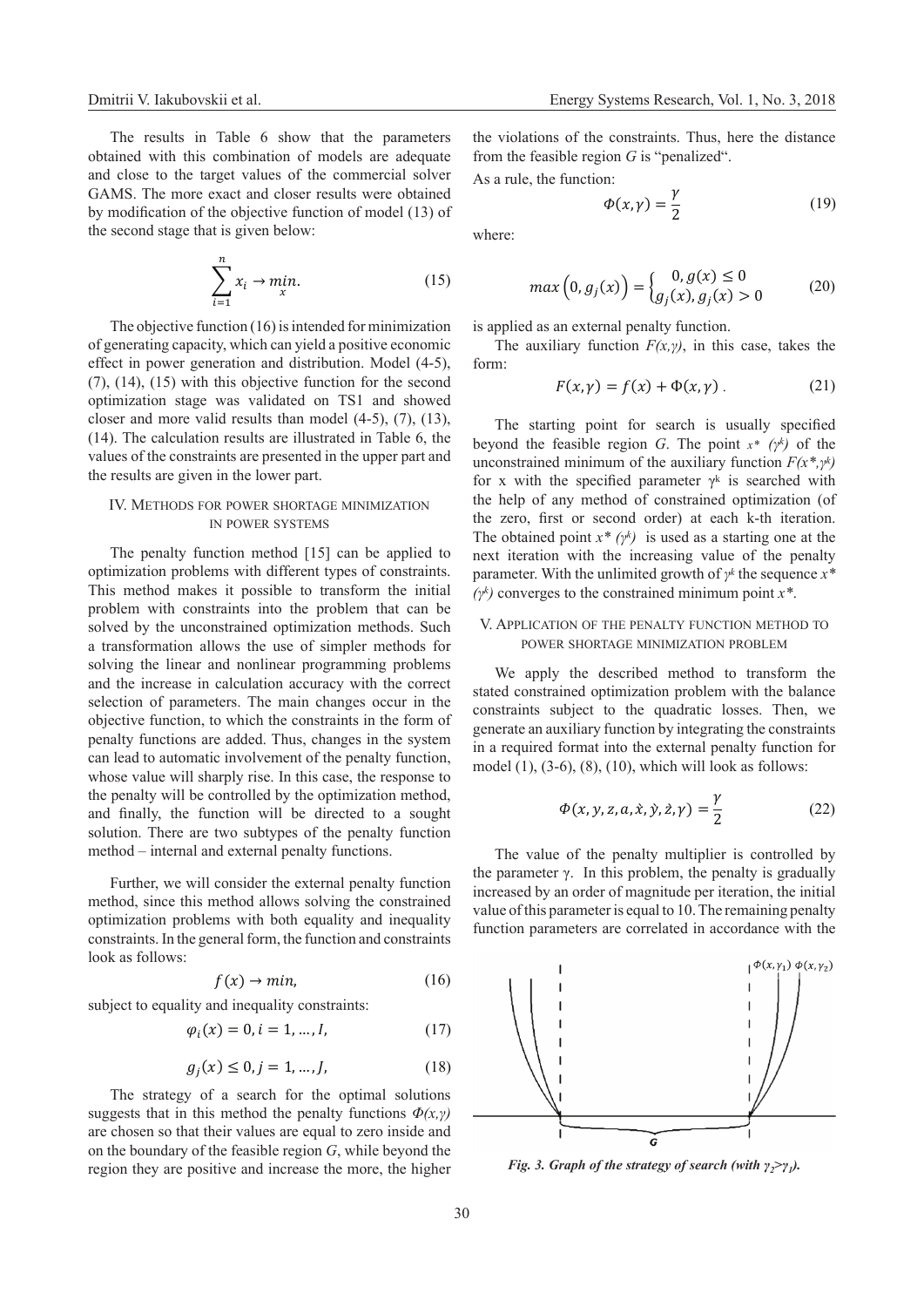Dmitrii V. Iakubovskii et al. [Energy Systems Research,](http://esrj.ru/) Vol. 1, No. 3, 2018

available constraints, where the equality constraints are the penalty function parameters:

$$
\varphi_i(z) = z_{jk} * z_{kj}, \n i = 1, ..., l, j = 1, ..., n, k \neq j
$$
\n(23)

The inequality constraints are:

$$
\max (0, t_j(x, y, z, a))
$$
  
= 
$$
\begin{cases} 0, t_j(x, y, z, a) \le 0 \\ t_j(x, y, z, a), t_j(x, y, z, a) > 0' \end{cases}
$$
 (24)  

$$
j = 1, ..., n,
$$

$$
t_j(x, y, z, a) =
$$
  
\n
$$
x_i - y_i + \sum_{k=1}^n (1 - a_{ki} z_{ki}) z_{ki} - \sum_{k=1}^n z_{ik}
$$
 (25)  
\n
$$
j = 1, ..., n, k = 1, ..., n, i = 1, ..., n, k \neq i,
$$

$$
\max(0, g_j(x)) = \begin{cases} 0, g(x) \le 0\\ g_j(x), g_j(x) > 0 \end{cases}
$$
 (26)  
 $j = 1, ..., n,$ 

$$
\max\left(\dot{x}, g_j(x)\right) = \begin{cases} \dot{x}, g(x) \ge \dot{x} \\ g_j(x), g_j(x) < \dot{x} \end{cases} \tag{27}
$$
\n
$$
j = 1, \dots, n,
$$

$$
\max\left(0, g_j(y)\right) = \begin{cases} 0, g(y) \le 0\\ g_j(y), g_j(y) > 0 \end{cases},
$$
\n
$$
j = 1, ..., n,
$$
\n(28)

$$
\max\left(\hat{y}, g_j(y)\right) = \begin{cases} \hat{y}, g(y) \ge \hat{y} \\ g_j(y), g_j(y) < \hat{y} \end{cases},\tag{29}
$$
\n
$$
j = 1, \dots, n,
$$

$$
\max\left(0, g_j(z_{ki})\right) = \begin{cases} 0, g(z_{ki}) \le 0\\ g_j(z_{ki}), g_j(z_{ki}) > 0' \end{cases}
$$
 (30)  
 $j = 1, ..., n, k = 1, ..., n, i = 1, ..., n, k \ne i$ 

$$
\max\left(\hat{z}_{ik}, g_j(z_{ik})\right) = \begin{cases} \hat{z}_{ik}, g(z_{ik}) \ge \hat{z}_{ik} \\ g_j(z_{ik}), g_j(z_{ik}) < \hat{z}_{ik'} \end{cases} \tag{31}
$$
\n
$$
j = 1, \dots, n, k = 1, \dots, n, i = 1, \dots, n, k \ne i.
$$

Further, we replace the objective function  $f(x)$ , and also penalty functions (23) and (26) in accordance with the replaced balance constraints by (15), however, (24), (27)  $-$  (32) are not subject to changes. In the end, the penalty functions must be of the following form:

$$
\Phi(x, \tilde{y}, z, \dot{x}, \dot{y}, \dot{z}, \gamma) = \frac{\gamma}{2}
$$
\n(32)

where:

$$
\varphi_i(x, \tilde{y}, z_{ji}, a_{ji}) = x_i - \tilde{y}_i + \sum_{\substack{j=1 \ j=1}}^n (1 - a_{ji}) z_{ji} - \sum_{j=1}^n z_{ij}, i = 1, ..., n.
$$
\n(33)

#### VI. CONCLUSION

The assessment of power system adequacy is topical and necessary for power system expansion planning. The power shortage minimization problem is solved within the system adequacy assessment by the Monte Carlo method. The paper presents an analysis of the existing power shortage minimization models. The study revealed some downsides of the models. A case study demonstrates that the models have a nonconvex set of feasible solutions. The paper describes a technique for transformation of balance constraints for modeling of the problem with a set of feasible solutions. Consideration is also given to different modifications of the power shortage minimization models. Based on the studies performed we propose two modifications of the models.

The stated problems were solved by the gradient descent method. The commercial solvers GAMS (CONOPT) and LP Solve were applied to obtain reference solutions.

#### **AKNOWLEDGEMENT**

We would like to express a special gratitude to the Foundation for Assistance to Small Innovative Enterprises in Science and Technology for providing funds for this research through the program "UMNIK", the theme is "Development of an intelligent system for calculating the reliability of electricity systems" contract №12555GU/2017 of 16.04.2018 (code 0038526). In addition, we appreciate the support to the "Global energy" through the XIV Energy of Youth contest. We are also grateful to Prof., Oleg V. Khamisov, Head of Department of Applied Mathematics at Melentiev Energy Systems Institute of Siberian Branch of the Russian Academy of Sciences, and Anton S. Anikin, a programmer of the Institute for System Dynamics and Control Theory of Siberian Branch of the Russian Academy of Sciences for their valuable support during this research.

# **REFERENCES**

- [1] J.C. Dodu, A. Merlin "Recent improvement of the Mexico model for probabilistic planning studies." *IPC Bussiness Press Electrical Power & Energy Systems,* EDF France, Vol. 1, No 1, p. 147, Apr. 1979.
- [2] "Composite power system reliability analysis application to the New Brunswick Power Corporation System". *The draft report of the CIGRE Symposium on Electric Power Systems Reliability,* Montreal, Canada. pp. 16-18, Sept. 1991.
- [3] O. Bertoldi, S. Scalcino, L. Salvaderi. "Adequacy evaluation: an Application" of ENEL's SICRET program to new Brunswick Power System. CIGRE Symposium Electric *Power System Reliability*, Montreal, 1991, WG 38.03/01.
- [4] L. Salvaderi, R. Billinton. "A comparison between two fundamentally different approaches to composite system reliability." *IEEE Trans. Pas* Vol.104, No 12, Dec. 1985.